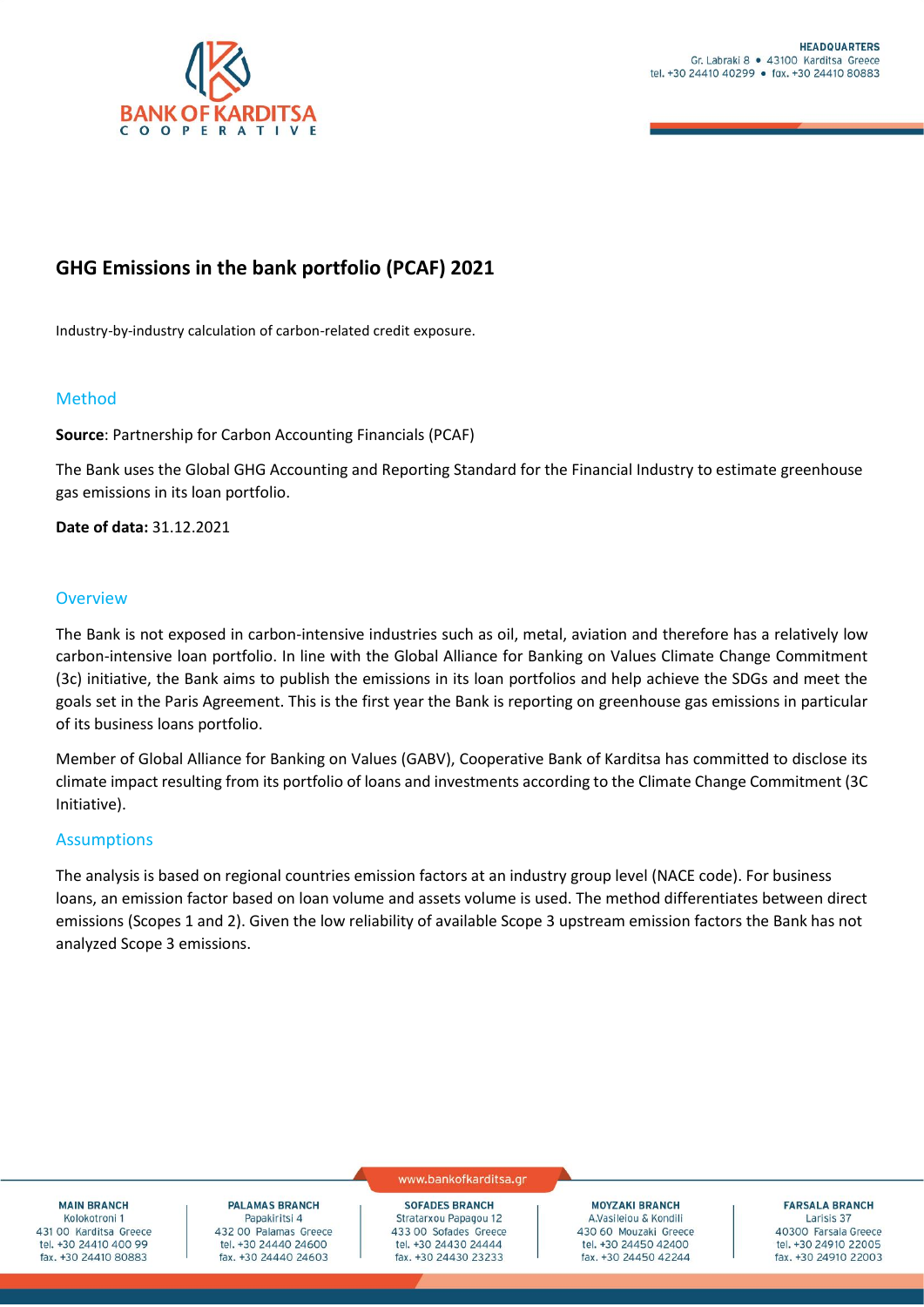

| <b>NACE_R2 Sector</b>                        | Outstanding<br>Amt<br>(million€) | % Total<br>Portfolio<br>Outstand<br>ing | Emission<br>factor<br>scope 1<br>(tCO2e/M<br>Cassets) | <b>Financed</b><br>emissions<br>scope 1<br>(tCO2e) | Emission<br>factor<br>scope 2<br>(tCO2e/<br>M€<br>assets) | <b>Financed</b><br>emission<br>s<br>scope 2<br>(tCO2e) | Emission<br>factor<br>scope 1&<br>$\overline{\mathbf{z}}$<br>combined<br>(tCO2e/M<br>Cassets) | Climate<br>impact<br>intensity<br>(tCO2e/<br>М€<br>assets) |
|----------------------------------------------|----------------------------------|-----------------------------------------|-------------------------------------------------------|----------------------------------------------------|-----------------------------------------------------------|--------------------------------------------------------|-----------------------------------------------------------------------------------------------|------------------------------------------------------------|
| <b>SECTION A-</b>                            |                                  |                                         |                                                       |                                                    |                                                           |                                                        |                                                                                               |                                                            |
| <b>AGRICULTURE,</b>                          |                                  |                                         |                                                       |                                                    |                                                           |                                                        |                                                                                               |                                                            |
| <b>FORESTRYAND</b>                           |                                  |                                         |                                                       |                                                    |                                                           |                                                        |                                                                                               |                                                            |
| <b>FISHING</b>                               | 27,69                            | 0,23                                    | 7.042,74                                              | 4.961,99                                           | 190,10                                                    | 157,62                                                 | 5.119,60                                                                                      | 184,88                                                     |
| <b>SECTION B-</b>                            |                                  |                                         |                                                       |                                                    |                                                           |                                                        |                                                                                               |                                                            |
| <b>MINING AND</b>                            |                                  |                                         |                                                       |                                                    |                                                           |                                                        |                                                                                               |                                                            |
| <b>QUARRYING</b><br><b>SECTION C-</b>        | 0,52                             | O, OO                                   | 314,57                                                | 164,53                                             | O, OO                                                     | 0,00                                                   | 164,53                                                                                        | 314,5711                                                   |
| <b>MANUFACTURIN</b>                          |                                  |                                         |                                                       |                                                    |                                                           |                                                        |                                                                                               |                                                            |
| G                                            | 10,06                            | 0.08                                    | 18.432,64                                             | 4.491,71                                           | 1.817,95                                                  | 474,07                                                 | 4.965,78                                                                                      | 493,7594                                                   |
| <b>SECTION D-</b>                            |                                  |                                         |                                                       |                                                    |                                                           |                                                        |                                                                                               |                                                            |
| ELECTRICITY,                                 |                                  |                                         |                                                       |                                                    |                                                           |                                                        |                                                                                               |                                                            |
| <b>GAS, STEAM</b>                            |                                  |                                         |                                                       |                                                    |                                                           |                                                        |                                                                                               |                                                            |
| <b>AND AIR</b>                               |                                  |                                         |                                                       |                                                    |                                                           |                                                        |                                                                                               |                                                            |
| <b>CONDITIONING</b>                          |                                  |                                         |                                                       |                                                    |                                                           |                                                        |                                                                                               |                                                            |
| <b>SUPPLY</b>                                | 22,53                            | 0,19                                    |                                                       | 1.454,51 32.593,00                                 | 456,16                                                    |                                                        | 20,04 32.613,04                                                                               | 1447,778                                                   |
| <b>SECTION E-</b><br><b>WATER SUPPLY;</b>    |                                  |                                         |                                                       |                                                    |                                                           |                                                        |                                                                                               |                                                            |
| <b>SEWERAGE.</b>                             |                                  |                                         |                                                       |                                                    |                                                           |                                                        |                                                                                               |                                                            |
| <b>WASTE</b>                                 |                                  |                                         |                                                       |                                                    |                                                           |                                                        |                                                                                               |                                                            |
| <b>MANAGEMENT</b>                            |                                  |                                         |                                                       |                                                    |                                                           |                                                        |                                                                                               |                                                            |
| <b>AND</b>                                   |                                  |                                         |                                                       |                                                    |                                                           |                                                        |                                                                                               |                                                            |
| <b>REMEDIATION</b>                           |                                  |                                         |                                                       |                                                    |                                                           |                                                        |                                                                                               |                                                            |
| <b>ACTIVITIES</b>                            | 0,03                             | 0,00                                    | 3.780,68                                              | 65,93                                              | 35,32                                                     | 0,62                                                   | 66,54                                                                                         | 1908,001                                                   |
| <b>SECTION F-</b><br><b>CONSTRUCTION</b>     |                                  |                                         |                                                       |                                                    |                                                           |                                                        |                                                                                               | 30,15271                                                   |
| <b>SECTION G -</b>                           | 4,65                             | 0,04                                    | 345,51                                                | 114,81                                             | 76,63                                                     | 25,46                                                  | 140,27                                                                                        |                                                            |
| <b>WHOLESALE</b>                             |                                  |                                         |                                                       |                                                    |                                                           |                                                        |                                                                                               |                                                            |
| <b>AND RETAIL</b>                            |                                  |                                         |                                                       |                                                    |                                                           |                                                        |                                                                                               |                                                            |
| <b>TRADE; REPAIR</b>                         |                                  |                                         |                                                       |                                                    |                                                           |                                                        |                                                                                               |                                                            |
| OF MOTOR                                     |                                  |                                         |                                                       |                                                    |                                                           |                                                        |                                                                                               |                                                            |
| <b>VEHICLES AND</b>                          |                                  |                                         |                                                       |                                                    |                                                           |                                                        |                                                                                               |                                                            |
| <b>MOTORCYCLES</b>                           | 23,66                            | 0, 19                                   | 2.238,36                                              | 689,50                                             | 16,63                                                     | 2,86                                                   | 692,36                                                                                        | 29,26119                                                   |
| <b>SECTION H-</b>                            |                                  |                                         |                                                       |                                                    |                                                           |                                                        |                                                                                               |                                                            |
| <b>TRANSPORTATIO</b>                         |                                  |                                         |                                                       |                                                    |                                                           |                                                        |                                                                                               |                                                            |
| <b>N AND STORAGE</b>                         | 3,53                             | 0,03                                    | 159,31                                                | 85,25                                              | 15,04                                                     | 9,34                                                   | 94,59                                                                                         | 26,79773                                                   |
| <b>SECTION I-</b>                            |                                  |                                         |                                                       |                                                    |                                                           |                                                        |                                                                                               |                                                            |
| <b>ACCOMODATIO</b>                           |                                  |                                         |                                                       |                                                    |                                                           |                                                        |                                                                                               |                                                            |
| <b>N AND FOOD</b>                            |                                  |                                         |                                                       |                                                    |                                                           |                                                        |                                                                                               |                                                            |
| <b>SERVICE</b>                               |                                  |                                         |                                                       |                                                    |                                                           |                                                        |                                                                                               |                                                            |
| <b>ACTIVITIES</b>                            | 6, 11                            | 0,05                                    | 161,13                                                | 164,16                                             | 12,55                                                     | 12,78                                                  | 176,94                                                                                        | 540,5826                                                   |
| <b>SECTION J-</b><br><b>INFORMATION</b>      |                                  |                                         |                                                       |                                                    |                                                           |                                                        |                                                                                               |                                                            |
| <b>AND</b>                                   |                                  |                                         |                                                       |                                                    |                                                           |                                                        |                                                                                               |                                                            |
| <b>COMMUNICATI</b>                           |                                  |                                         |                                                       |                                                    |                                                           |                                                        |                                                                                               |                                                            |
| ON                                           | 0,33                             | O, OO                                   | 58,98                                                 | 6,22                                               | 17,03                                                     | 1,74                                                   | 7,95                                                                                          | 24,2985                                                    |
| <b>SECTION K-</b>                            |                                  |                                         |                                                       |                                                    |                                                           |                                                        |                                                                                               |                                                            |
| <b>FINANCIAL AND</b>                         |                                  |                                         |                                                       |                                                    |                                                           |                                                        |                                                                                               |                                                            |
| <b>INSURANCE</b>                             |                                  |                                         |                                                       |                                                    |                                                           |                                                        |                                                                                               |                                                            |
| <b>ACTIVITIES</b>                            | 0,14                             | O, OO                                   | 4,03                                                  | 0, 19                                              | 0,04                                                      | O, OO                                                  | 0,20                                                                                          | 1,357008                                                   |
| <b>SECTION L - REAL</b><br><b>ESTATE</b>     |                                  |                                         |                                                       |                                                    |                                                           |                                                        |                                                                                               |                                                            |
| <b>ACTIVITIES</b>                            | 0,23                             | O, OO                                   | 12,99                                                 | 1,00                                               | 0,20                                                      | 0,02                                                   | 1,02                                                                                          | 4,397416                                                   |
| <b>SECTION M-</b>                            |                                  |                                         |                                                       |                                                    |                                                           |                                                        |                                                                                               |                                                            |
| PROFESSIONAL,                                |                                  |                                         |                                                       |                                                    |                                                           |                                                        |                                                                                               |                                                            |
| <b>SCIENTIFIC AND</b>                        |                                  |                                         |                                                       |                                                    |                                                           |                                                        |                                                                                               |                                                            |
| <b>TECHNICAL</b>                             |                                  |                                         |                                                       |                                                    |                                                           |                                                        |                                                                                               |                                                            |
| <b>ACTIVITIES</b>                            | 4,40                             | 0,04                                    | 636,86                                                | 324,27                                             | 117,66                                                    | 56,07                                                  | 380,34                                                                                        | 86,39942                                                   |
| <b>SECTION N-</b>                            |                                  |                                         |                                                       |                                                    |                                                           |                                                        |                                                                                               |                                                            |
| <b>ADMINISTRATIV</b><br><b>E AND SUPPORT</b> |                                  |                                         |                                                       |                                                    |                                                           |                                                        |                                                                                               |                                                            |
| <b>SERVICE</b>                               |                                  |                                         |                                                       |                                                    |                                                           |                                                        |                                                                                               |                                                            |
| <b>ACTIVITIES</b>                            | 0,03                             | O, OO                                   | 230,99                                                | 0,66                                               | 26,64                                                     | 0,08                                                   | 0,74                                                                                          | 25,58537                                                   |
| <b>SECTION O-</b>                            |                                  |                                         |                                                       |                                                    |                                                           |                                                        |                                                                                               |                                                            |
| <b>PUBLIC</b>                                |                                  |                                         |                                                       |                                                    |                                                           |                                                        |                                                                                               |                                                            |
| <b>ADMINISTRATIO</b>                         |                                  |                                         |                                                       |                                                    |                                                           |                                                        |                                                                                               |                                                            |
| <b>N AND DEFENCE;</b>                        |                                  |                                         |                                                       |                                                    |                                                           |                                                        |                                                                                               |                                                            |
| <b>COMPULSORY</b>                            |                                  |                                         |                                                       |                                                    |                                                           |                                                        |                                                                                               |                                                            |
| <b>SOCIAL</b>                                |                                  |                                         |                                                       |                                                    |                                                           |                                                        |                                                                                               |                                                            |
| <b>SECURITY</b>                              | 0,27                             | 0,00                                    | 40,47                                                 | 2,15                                               | 12,35                                                     | 0,66                                                   | 2,80                                                                                          | 10,56401                                                   |
| <b>SECTION P-</b>                            |                                  |                                         |                                                       |                                                    |                                                           |                                                        |                                                                                               |                                                            |
| <b>EDUCATION</b>                             | 0,28                             | O, OO                                   | 20,51                                                 | 1,43                                               | 10,40                                                     | 0,73                                                   | 2,16                                                                                          | 7,726                                                      |
| <b>SECTION Q-</b>                            |                                  |                                         |                                                       |                                                    |                                                           |                                                        |                                                                                               |                                                            |
| <b>HUMAN HEALTH</b>                          |                                  |                                         |                                                       |                                                    |                                                           |                                                        |                                                                                               |                                                            |
| <b>AND SOCIAL</b><br><b>WORK</b>             |                                  |                                         |                                                       |                                                    |                                                           |                                                        |                                                                                               |                                                            |
| <b>ACTIVITIES</b>                            | 0,80                             | 0,01                                    | 47,29                                                 | 6,31                                               | 122,29                                                    | 16,30                                                  | 22,61                                                                                         | 28,26323                                                   |
| <b>SECTION R-</b>                            |                                  |                                         |                                                       |                                                    |                                                           |                                                        |                                                                                               |                                                            |
| ARTS,                                        |                                  |                                         |                                                       |                                                    |                                                           |                                                        |                                                                                               |                                                            |
| <b>ENTERTAINMEN</b>                          |                                  |                                         |                                                       |                                                    |                                                           |                                                        |                                                                                               |                                                            |
| <b>TAND</b>                                  |                                  |                                         |                                                       |                                                    |                                                           |                                                        |                                                                                               |                                                            |
| <b>RECREATION</b>                            | 0,11                             | 0,00                                    | 42,09                                                 | 1,53                                               | 21,60                                                     | 0,86                                                   | 2,39                                                                                          | 21,07758                                                   |
| <b>SECTION S-</b>                            |                                  |                                         |                                                       |                                                    |                                                           |                                                        |                                                                                               |                                                            |
| <b>OTHER SERVICE</b><br><b>ACTIVITIES</b>    |                                  |                                         |                                                       | 7,30                                               | 100,77                                                    |                                                        |                                                                                               | 30,0421                                                    |
|                                              | 0,34                             | 0,00                                    | 116,74                                                |                                                    |                                                           | 2,87                                                   | 10,17                                                                                         |                                                            |

**MAIN BRANCH** Kolokotroni 1 431 00 Karditsa Greece tel. +30 24410 400 99<br>fax. +30 24410 80883

#### **PALAMAS BRANCH**

Papakiritsi 4<br>432 00 Palamas Greece<br>tel. +30 24440 24600 fax. +30 24440 24603

#### www.bankofkarditsa.gr

**SOFADES BRANCH** Stratarxou Papagou 12 433 00 Sofades Greece<br>tel. +30 24430 24444 fax. +30 24430 23233

**MOYZAKI BRANCH** A.Vasileiou & Kondili 430 60 Mouzaki Greece tel. +30 24450 42400<br>fax. +30 24450 42244

#### **FARSALA BRANCH** Larisis 37

40300 Farsala Greece<br>tel. +30 24910 22005<br>fax. +30 24910 22003